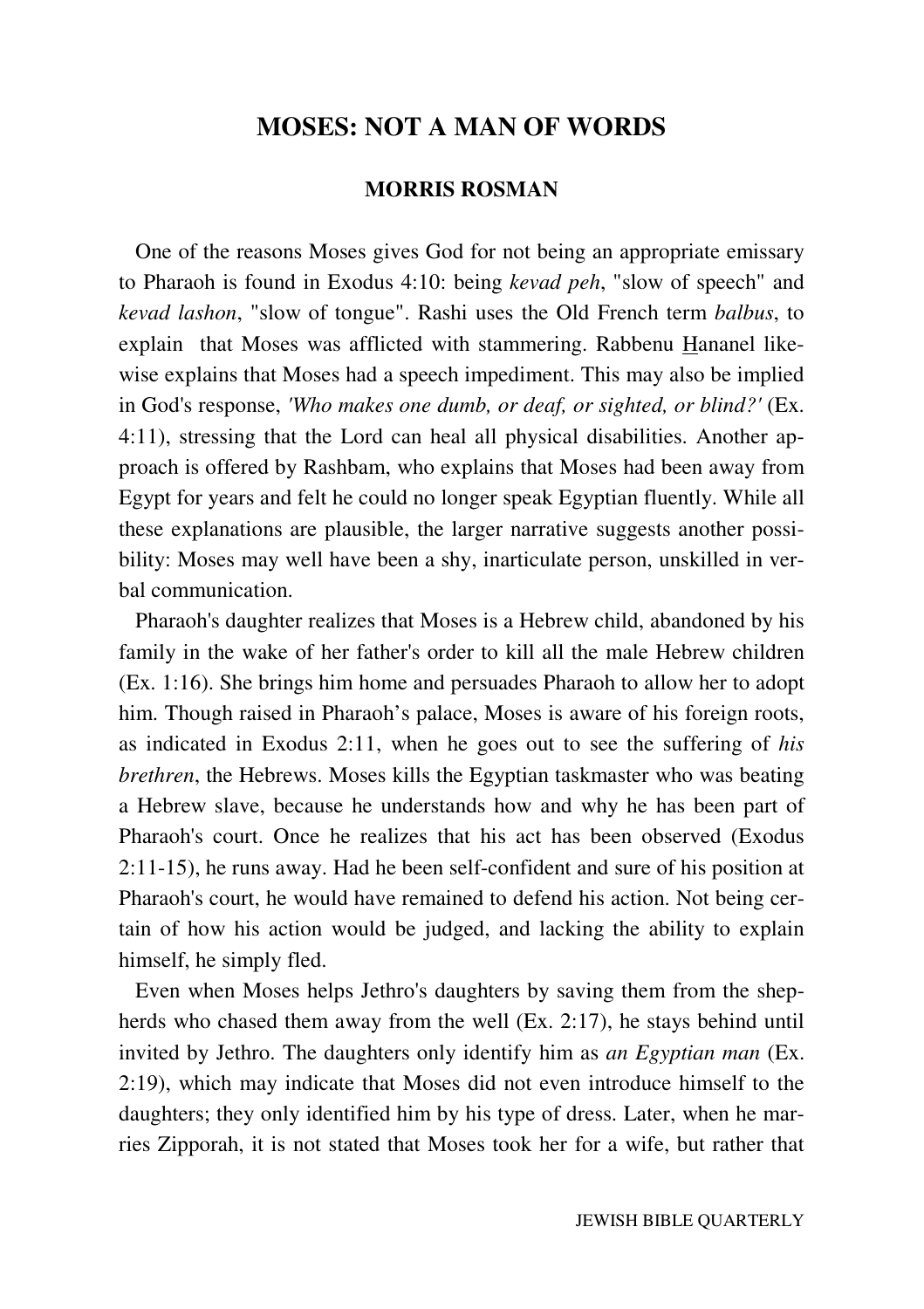Jethro gave her to him (Ex. 2:21), further strengthening the impression that Moses was not a socially outgoing individual.

 Moses was certainly a man of action, having twice championed the oppressed, but as he later tells God: *'I am not a man of words, not since yesterday or the day before'* (Ex. 4:10). Moses had never used words to resolve a conflict or rescue a downtrodden individual, yet here God is asking him to do precisely that, against all of his previous experiences.

 Moses finally agrees to return to Egypt, but only after God tells him that Aaron will go with him to do the speaking. Ultimately, however, it is Moses who speaks to Pharaoh (Ex. 7:16 through 12:31). At first, Moses asks Aaron to undertake what God had ordered Moses himself to do; not long afterwards, however, it is Moses who speaks directly to Pharaoh. Once the Israelites are liberated from Egypt, it is always Moses who speaks directly to the people.

 Saadiah Gaon, in his *Book of Beliefs and Opinions* (3:4), explains that God deliberately chooses human prophets whose mortal nature is apparent, so that people will not ascribe the miracles they perform to themselves, but rather to God. Choosing Moses – who was by no means a charismatic speaker – as His emissary makes it clear that the words he utters are not his own, but the Word of God.

 This insight provides us with a different way of interpreting the fact that God commands Moses to have Aaron perform the physical acts that bring on the plagues of blood, frogs, and lice (Ex. 7:19, 8:1, 8:12). Midrashic explanations are generally given for this (see *Exodus Rabbah* 9:10), but it can be seen as a retraining of Moses to behave as a man of words, instructing Aaron rather than always serving as a man of action to achieve his goals.

 The fact is that Moses learned God's lesson well and, in time, he became a true man of words, eloquently defending the Israelites and pleading successfully for their lives after the sin of the Golden Calf (Ex. 32:11-13).

 In this light, the sin Moses himself committed by striking the rock rather than speaking to it (Num. 20:7-12) is crucially significant. The first time Moses was told by God to bring forth water from a rock, he was indeed ordered to smite it with his staff (Exodus 17:6), but that was when he had not yet learned to change from a man of action to a man of words. Forty years later, the command Moses received was to speak to the rock (Num. 20:8). His years of training as God's spokesman now required him to act in a different